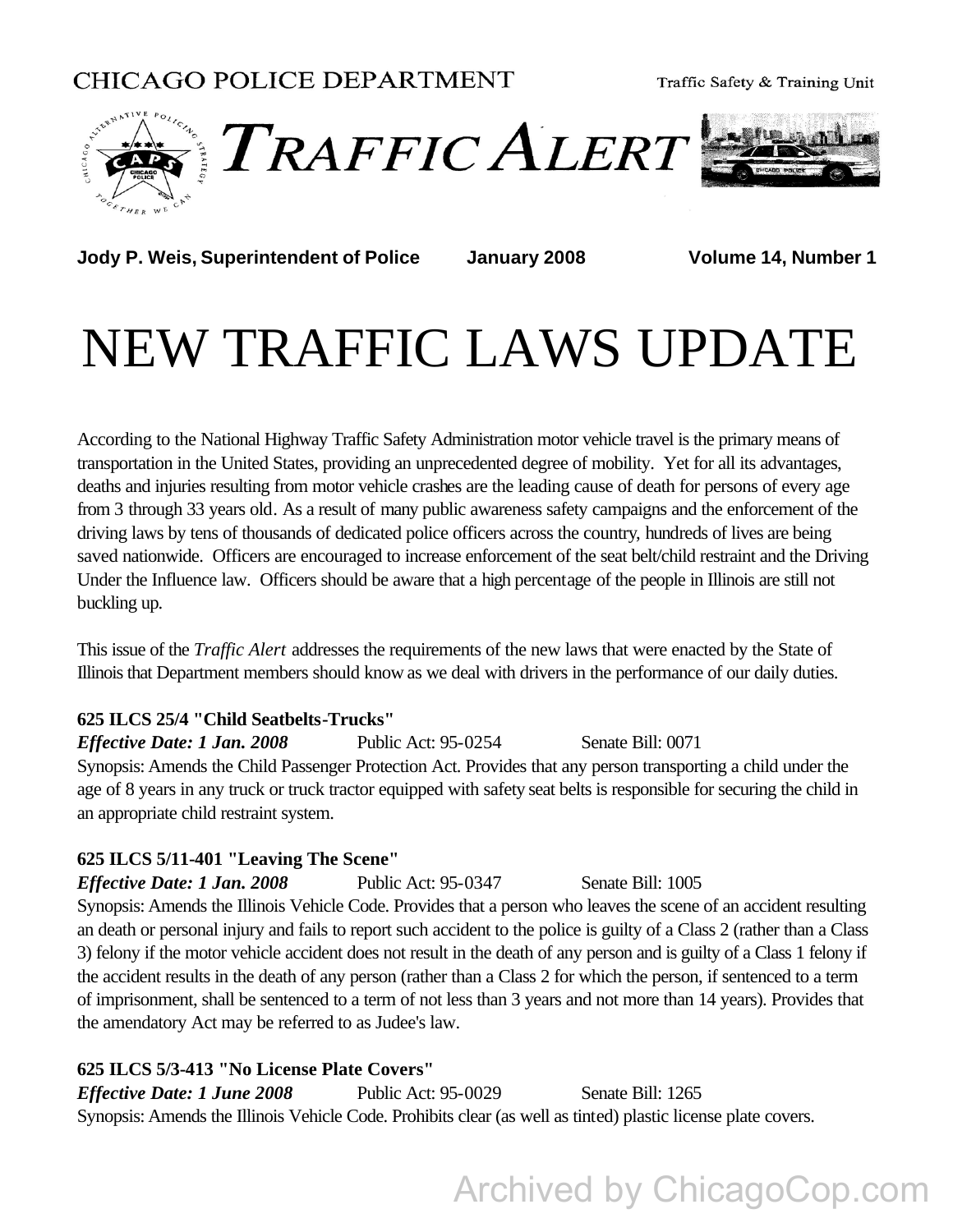#### **625 ILCS 5/3-412,625 ILCS 5/12-503** *"***Tinted Windows"**

#### *Effective Date: 16 Aug. 2007* Public Act: 95-0202 Senate Bill: 0536

Synopsis: Amends the Illinois Vehicle Code. Provides that the prohibition against tinted windshields and tinted side windows does not apply to vehicles owned and operated by persons afflicted with or suffering from a medical illness, ailment, or disease requiring that person to be shielded from the direct rays of the sun, including but not limited to systemic or discoid lupus erythematosus, disseminated superficial actinic porokeratosis, or albinism, or to vehicles used in transporting a person who lives at the same address as the registered owner and is afflicted with or suffers from such an illness, ailment, or disease, regardless of the date on which the tinted windows were installed or the tinting was applied. Provides that the owner of the vehicle is responsible for obtaining the certification from a physician indicating that the owner or another person being transported in the vehicle has a condition that qualifies for the exemption. Provides that the owner is responsible for submitting a copy of the certification to the Secretary of State. Provides that the Secretary of State shall issue distinctive registration plates or plate stickers for the exempted vehicles. Provides that the Secretary of State shall issue the plates immediately upon receiving a physician's certification that an applicant qualifies for the plates.

#### **The Illinois Graduated Driver Licensing System**

#### *Effective Date: 1 Jan .2008*

#### *Parental Consent:*

Drivers ages 16 and 17 must have parent/legal guardian consent in order to obtain a driver's license. The parent/legal guardian must provide written consent at the time of the minor's application at a Driver Services facility. The parent/legal guardian also must show proof that the applicant has had at least 50 hours of practice driving, including 10 hours at night, during the Permit Phase.

A parent/legal guardian may revoke consent for the minor to hold a driver's license at any time, for any reason until the driver turns 18 by contacting the Secretary of State's office. Driving privileges will not be reinstated until the parent/legal guardian who withdrew consent once again provides consent or until the driver turns 18, whichever occurs first. The teen driver must reapply for a driver's license and pay the appropriate fees in order for the license to be reinstated.

#### *Permit Phase- Drivers Age 15*

- Parent/legal guardian consent required to obtain an instruction permit.
- Must be enrolled in an approved driver education course, and must pass vision and written tests.
- Nighttime driving restrictions-- Sunday-Thursday, 10 p.m.-6 a.m., Friday-Saturday, 11 p.m.-6 a.m.
- Permit must be held for a minimum of 9 months.
- Must practice driving a minimum of 50 hours, including 10 hours at night, supervised by a parent or adult age 21 or older with a valid driver's license.
- Must not acquire any driving convictions during the nine-month permit phase.
- Number of passengers is limited to one in the front seat and the number of safety belts in the back seat.
- All occupants under the age of 19 must wear safety belts.
- Cell phone use while driving is *prohibited for drivers under the age of 19,* except in the case of an emergency to contact a law enforcement agency, health care provider or emergency services agency.
- Permit is valid for up to 2 years.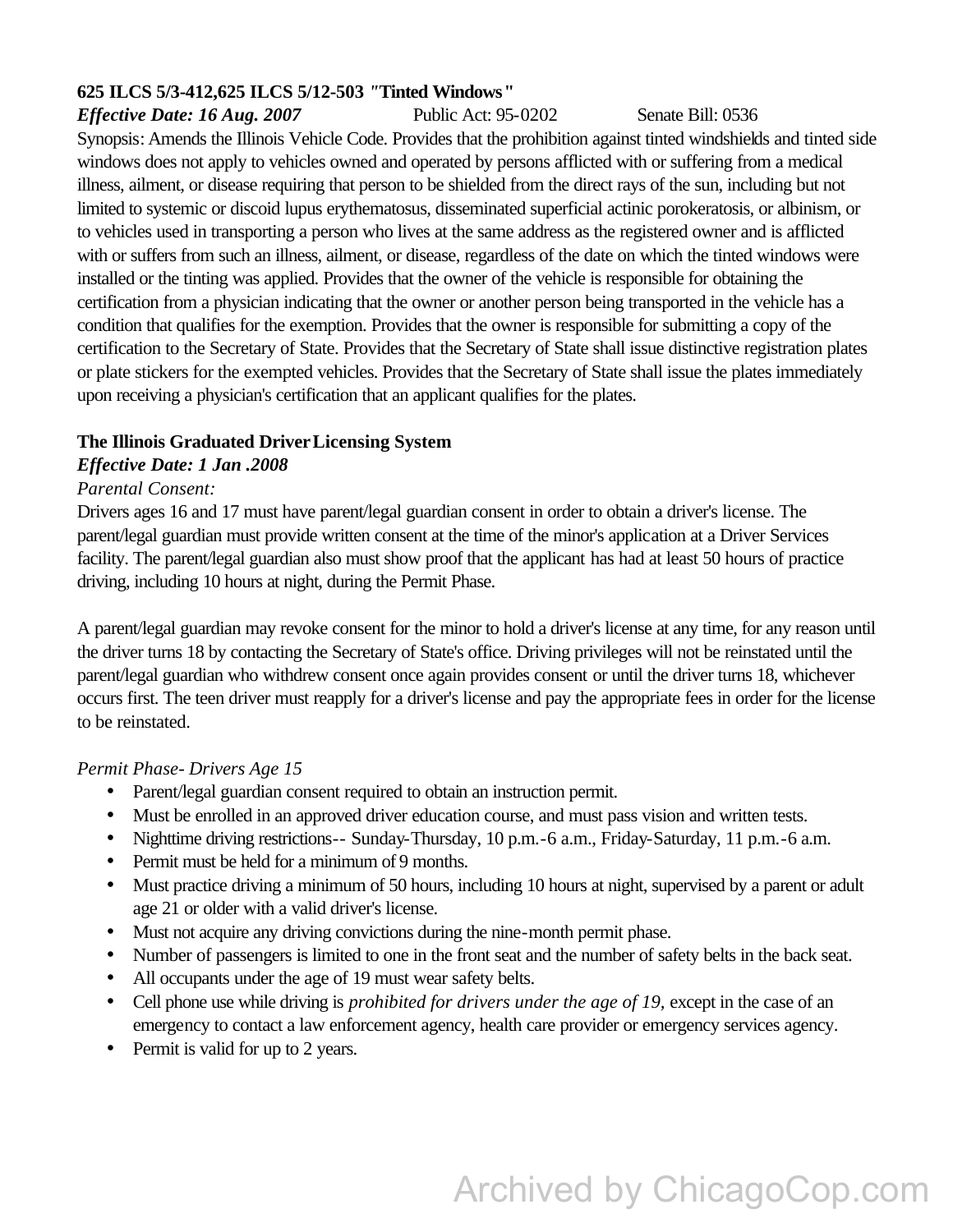#### *Sanctions*

- To obtain court supervision for a traffic violation, a driver must appear in court with a parent/legal guardian and also must attend traffic safety school. Limit one court supervision for serious driving offenses.
- A moving violation conviction results in a nine-month waiting period before applying for a driver's license.
- Not eligible for any hardship permit.
- Anyone caught driving without a permit is ineligible to obtain a driver's license until age 18.

#### *Initial Licensing Phase-Drivers Ages 16-17*

- Parent/legal guardian must certify that a minimum of 50 hours of practice driving, including 10 hours at night, has been completed.
- Parent/legal guardian must accompany teen to provide written consent to obtain a driver's license, or complete and notarize an Affidavit/Consent for Minor to Drive form.
- Must have completed a state approved driver education course.
- Nighttime driving restrictions—Sunday-Thursday, 10 p.m. -6 a.m.: Friday –Saturday, 11 p.m. -6 a.m.
- Must maintain a conviction-free driving record for six months prior to turning 18 before moving to the Full Licensing Phase. A traffic conviction during the Initial Licensing Phase may extend restrictions beyond age 18.
- All occupants under age 19 must wear safety belts.
- For the first 12 months of licensing, or until the driver turns 18, whichever occurs first, the number of passengers is limited to one person under age 20, unless the passenger is a sibling, child, or stepchild of the driver. After this period, the number of passengers is limited to one in the front seat and the number of safety belts in the back seat.
- Cell phone use while driving is *prohibited for drivers under age 19*, except in the case of an emergency to contact a law enforcement agency, health care provider or emergency services agency.

#### *Sanctions*

• To obtain court supervision for a traffic violation, a driver must appear in court with a parent/legal guardian and also must attend traffic safety school. Limit one court supervision for serious driving offenses.

 A moving violation conviction before age 18 generates a Secretary of State warning letter to the parent and teenager.

- A moving violation conviction that occurs within the first year of licensing will result in a six-month extension of the passenger limitation, which allows only one unrelated passenger under age 20.
- Two moving violation convictions occurring within a 24-month period results in a minimum one month driver's license suspension. Suspension length is determined by the seriousness of the offenses and the driver's prior driving history. An additional driver's license suspension will result for each subsequent moving violation following the initial suspension.
- Suspended drivers must attend a remedial education course, may be retested and must pay a \$70 reinstatement fee.

#### *Full Licensing Phase- Drivers Ages 18-20*

- No age related restrictions apply except in cases where a driver fails to move from the Initial Licensing Phase to the Full Licensing Phase.
- Cell phone use while driving is prohibited for drivers under age 19, except in the case of an emergency to contact a law enforcement agency, health care provider or emergency services agency.

#### Sanctions

• Limit one court supervision for serious driving offenses.